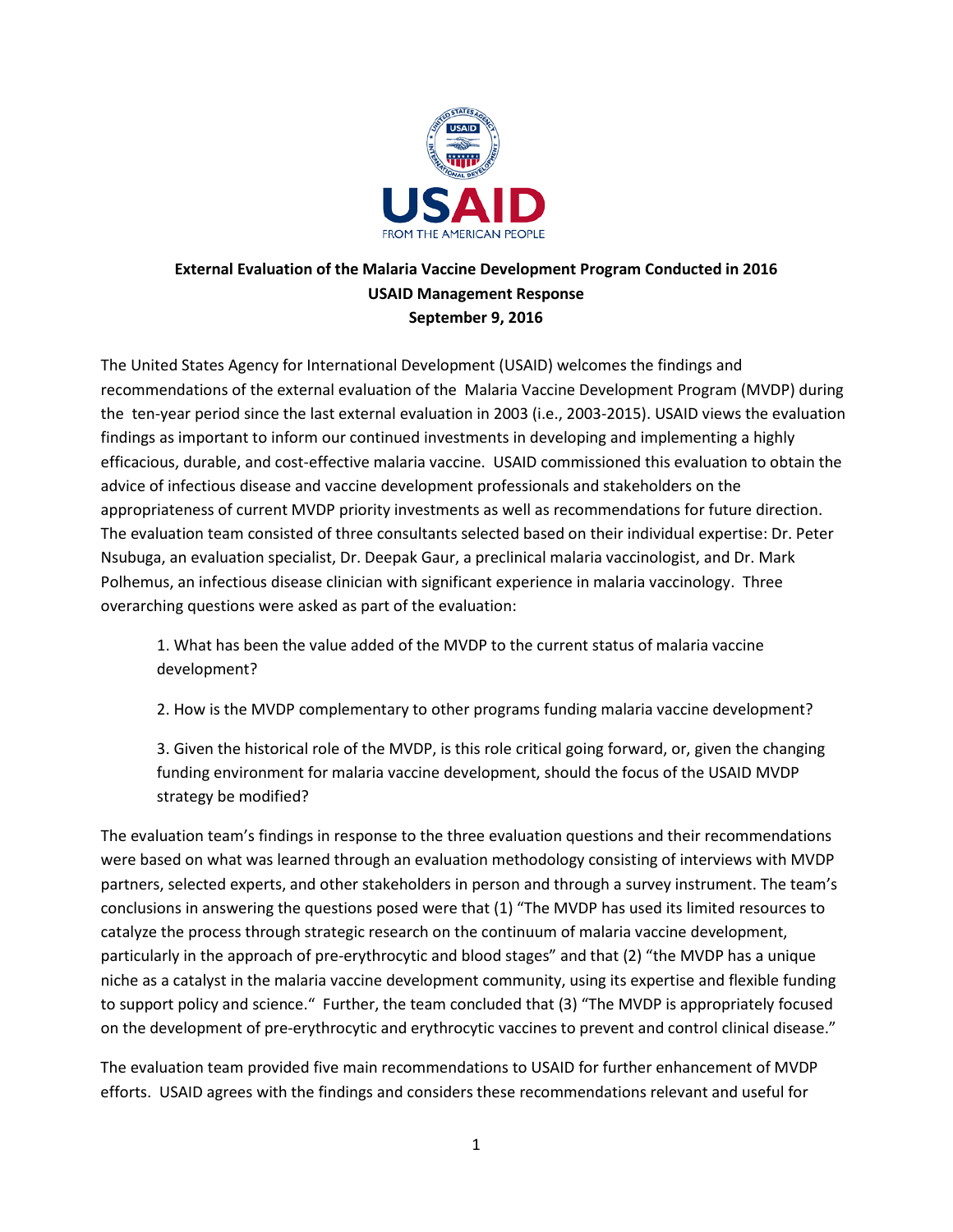informing future MVDP investments. USAID reviewed the report and has developed the following responses for each of the five recommendations:

**Recommendation 1: With the limited funding globally, which is focused on vaccines to impact malaria morbidity and mortality, the MVDP should continue to support this area and evaluate where it can have the most impact as a funder. Based on the surveys and key informant interviews, MVDP could have the greatest impact now by focusing on:** 

**a. Continued evaluation of new antigens (pre-erythrocytic and blood-stage) that could be added to RTS,S or replace it;**

**b. Methods to select which vaccine candidates to advance or down-select;**

**c. Transitioning preclinical successes into clinical development through evaluation of vaccine platforms, funding GMP lots and toxicology studies and evaluating vaccine efficacy in CHMI models.**

**Management Response**: USAID agrees with the recommendation and will continue to focus MVDP investments on those elements recommended in the evaluation. Action: The USAID MVDP will continue to support the recommended elements, incorporating a balanced portfolio approach that evaluates and takes advantage of emerging technologies while also adhering to traditional vaccine development practices.

**Recommendation 2: In the continued evaluation of where the MVDP can have the most impact, an expanded role for the SCG (Scientific Consultants Group) should be considered. The SCG could play a prospective role in determining areas to fund and meet in smaller groups more often to take stock of ongoing projects.** 

**Management Response:** USAID agrees with the recommendation and highly values the critically important technical input and guidance that the SCG provides to guide and shape program priorities and investments decisions. USAID will seek to increase consultation with individual SCG members on an ad hoc basis in addition to convening the annual meeting of the SCG as a whole, taking into account the time demands and numerous competing professional priorities of SCG members. Given the real time limitations of SCG members, efforts to assemble the group as a whole more than once a year have not proven feasible**.** Action**:** USAID will proactively target consultations with individual SCG members for advice in areas of specific expertise in response to the recommendation and enhance consultation with the full SCG as much as their availability allows.

**Recommendation 3: The MVDP should consider publishing or communicating its current mechanisms for collaborating with partners outside the DOD. The Leidos contract may sufficiently extend the capabilities of the MVDP to entertain research and development efforts not available through the DOD, but currently this is not well understood in the greater malaria vaccine development community, including with some longstanding partners.** 

**Management Response:** USAID agrees with the recommendation and will take action to raise the visibility of the USAID MVDP portfolio, such as updating the USAID Global Health Bureau webpage, disseminating the USAID Research Report to Congress in which the MVDP portfolio is mentioned, identifying external